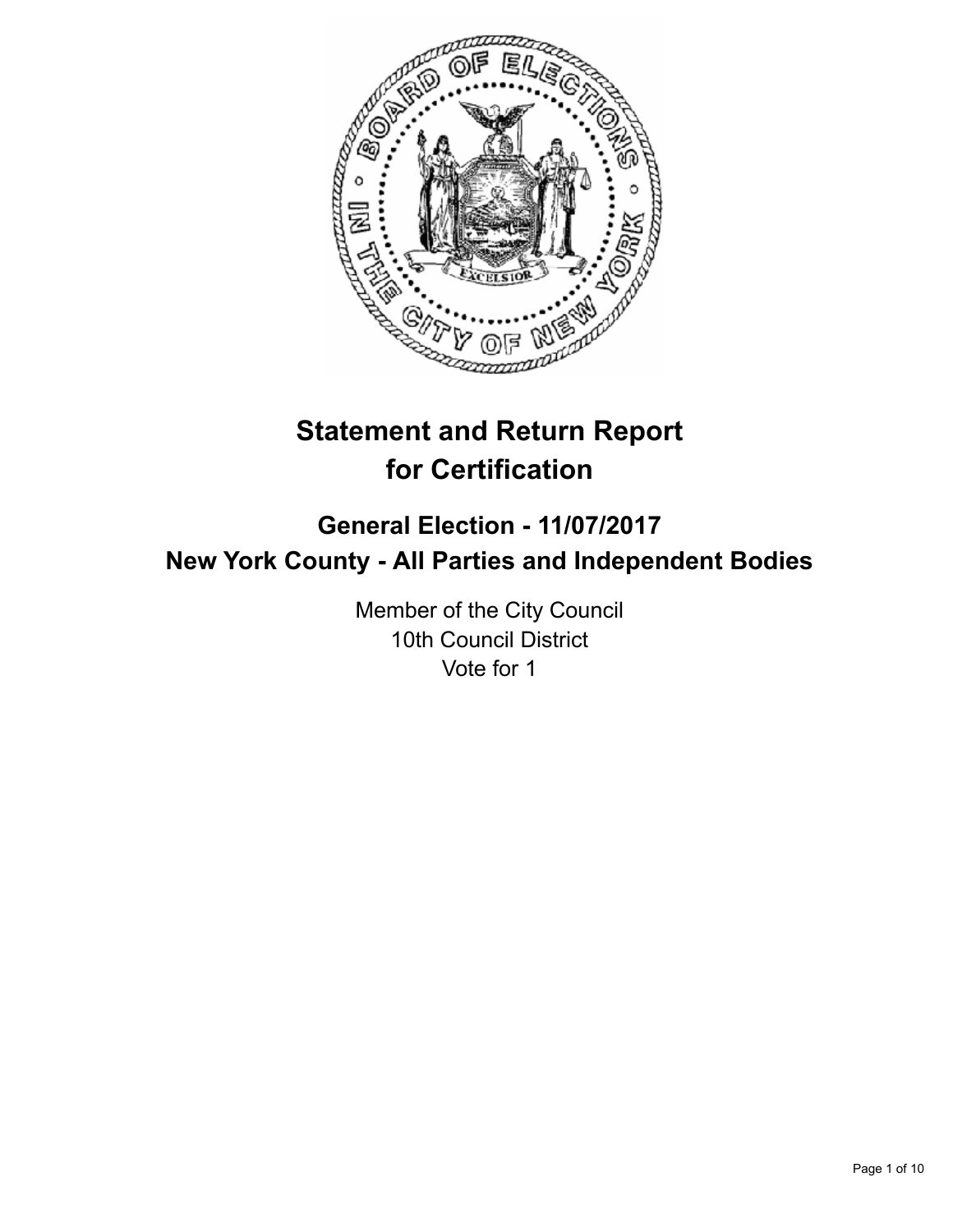

| <b>PUBLIC COUNTER</b>                                    | 6,719        |
|----------------------------------------------------------|--------------|
| MANUALLY COUNTED EMERGENCY                               | 0            |
| <b>ABSENTEE / MILITARY</b>                               | 121          |
| AFFIDAVIT                                                | 116          |
| <b>Total Ballots</b>                                     | 6,956        |
| Less - Inapplicable Federal/Special Presidential Ballots | 0            |
| <b>Total Applicable Ballots</b>                          | 6,956        |
| YDANIS RODRIGUEZ (DEMOCRATIC)                            | 4,830        |
| RONNY GOODMAN (REPUBLICAN)                               | 702          |
| YDANIS RODRIGUEZ (WORKING FAMILIES)                      | 711          |
| ALLISON JAMES (WRITE-IN)                                 | 1            |
| AMY SLATTERY (WRITE-IN)                                  | 1            |
| BARACK OBAMA (WRITE-IN)                                  | 1            |
| BINYAMIN EPSTEIN (WRITE-IN)                              | 1            |
| CATHERINE SULLIVAN (WRITE-IN)                            | $\mathbf{1}$ |
| CHRISTOPHER MARTE (WRITE-IN)                             | 1            |
| DAVID TOLCHIN (WRITE-IN)                                 | 1            |
| DIANA AYALA (WRITE-IN)                                   | 1            |
| DONNA CANFIELD (WRITE-IN)                                | 1            |
| DYLAN STEIN (WRITE-IN)                                   | 1            |
| FRANCESCA CASTELLANOS (WRITE-IN)                         | 2            |
| <b>GEORGE ESPINAL (WRITE-IN)</b>                         | 1            |
| <b>GRAHAM CIRANLO (WRITE-IN)</b>                         | 1            |
| ILYA KHARKOVER (WRITE-IN)                                | $\mathbf{1}$ |
| JEFF NATT (WRITE-IN)                                     | 1            |
| JOANNA DRAGICH (WRITE-IN)                                | 1            |
| JOHANNA GARCIA (WRITE-IN)                                | 3            |
| JOHN F. RUDY (WRITE-IN)                                  | 1            |
| JOSUA PEREZ (WRITE-IN)                                   | 1            |
| JOSUE PEREZ (WRITE-IN)                                   | 62           |
| JOSUI PACHEA (WRITE-IN)                                  | 1            |
| KEVIN PETKOS (WRITE-IN)                                  | 1            |
| LIN MANUEL MIRANDA (WRITE-IN)                            | 1            |
| LISA BELSKY (WRITE-IN)                                   | 1            |
| LUIS MIRANDA (WRITE-IN)                                  | 1            |
| MARK BERMAN (WRITE-IN)                                   | 1            |
| MARSHAL DOUGLAS (WRITE-IN)                               | 1            |
| MARY ELLEN WILL (WRITE-IN)                               | 1            |
| MARY PAT DOWNY (WRITE-IN)                                | 2            |
| MAX KAFKA (WRITE-IN)                                     | 1            |
| MIA EISNER-GRYNBERS (WRITE-IN)                           | 1            |
| MICHELLE NOANAN (WRITE-IN)                               | 1            |
| MIKE LEVINE (WRITE-IN)                                   | 1            |
| NELSON ROJAS (WRITE-IN)                                  | 1            |
| NOBLES CRAWFORD (WRITE-IN)                               | 1            |
| PAUL TORRES (WRITE-IN)                                   | 1            |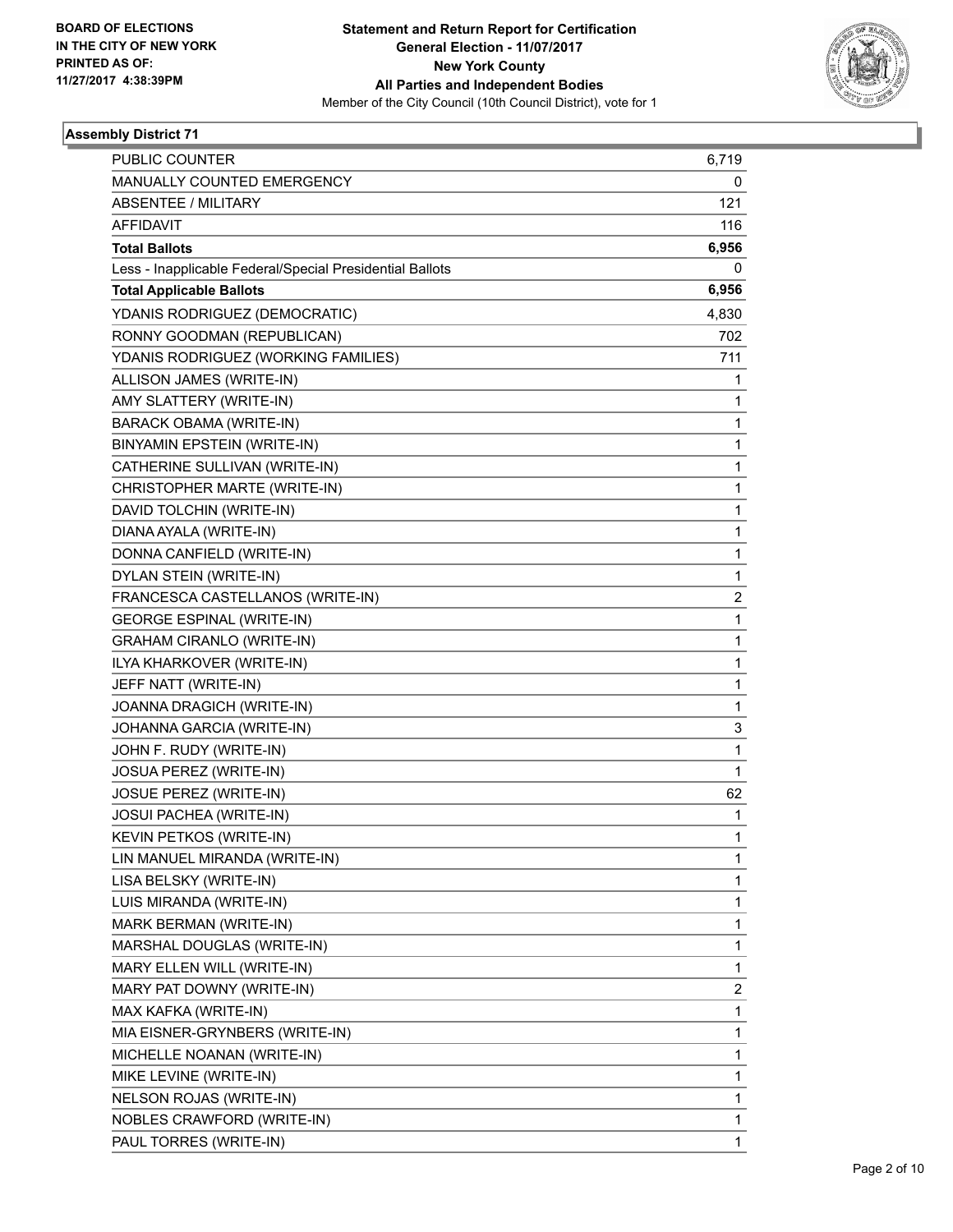

| RICHARD CIPOLLA (WRITE-IN)                |       |
|-------------------------------------------|-------|
| RICHARD DORRITIE (WRITE-IN)               |       |
| ROBERT JACKSON (WRITE-IN)                 | 14    |
| STEPHEN MAHER (WRITE-IN)                  |       |
| SVATI LELYRELD (WRITE-IN)                 |       |
| TARA GEER (WRITE-IN)                      |       |
| TOM EUBANKS (WRITE-IN)                    | 2     |
| UNATTRIBUTABLE WRITE-IN (WRITE-IN)        | 8     |
| UNCOUNTED WRITE-IN PER STATUTE (WRITE-IN) |       |
| WILLIAM MAYS (WRITE-IN)                   |       |
| <b>Total Votes</b>                        | 6,375 |
| Unrecorded                                | 581   |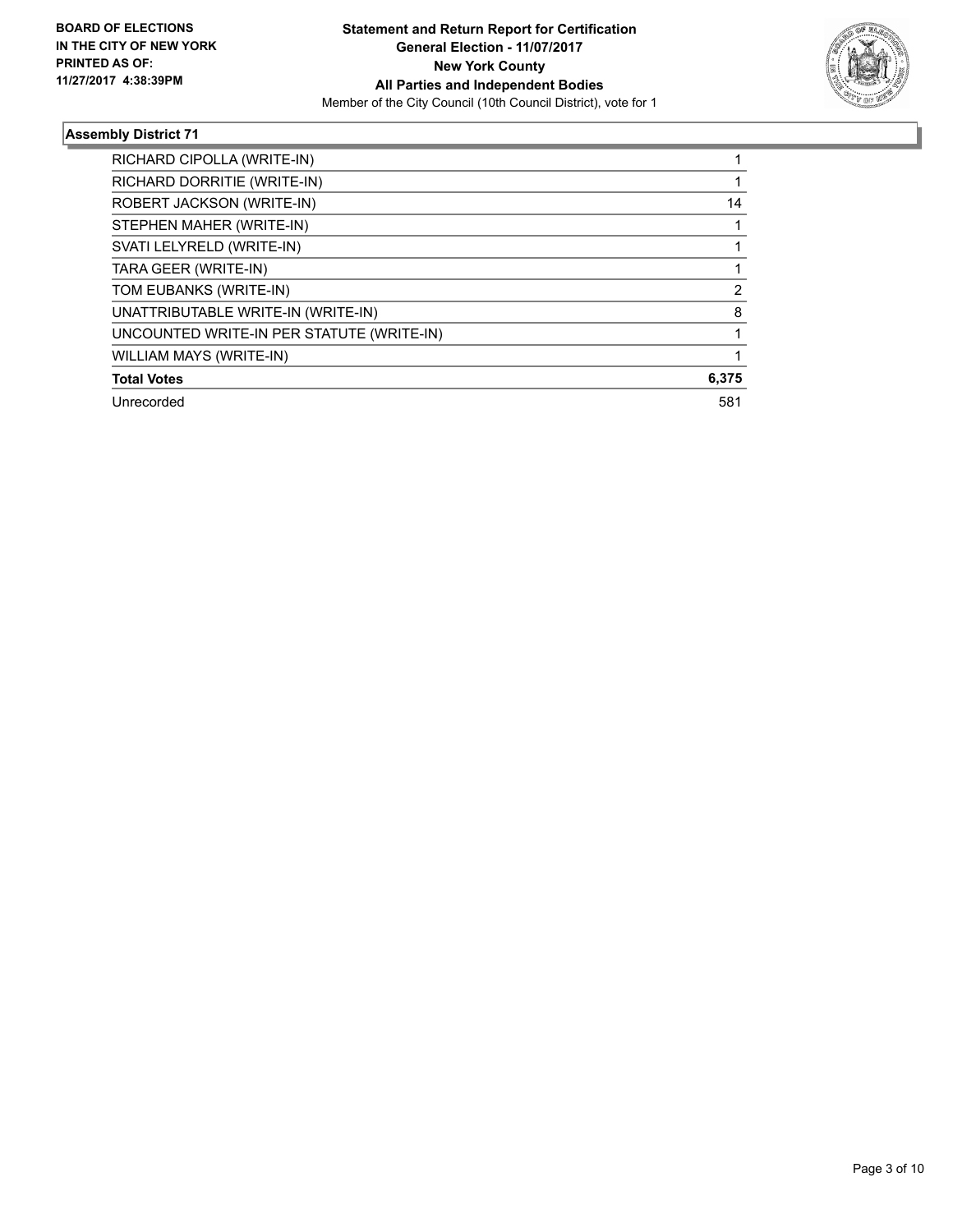

| <b>PUBLIC COUNTER</b>                                    | 16,395                  |
|----------------------------------------------------------|-------------------------|
| MANUALLY COUNTED EMERGENCY                               | 0                       |
| <b>ABSENTEE / MILITARY</b>                               | 293                     |
| <b>AFFIDAVIT</b>                                         | 249                     |
| <b>Total Ballots</b>                                     | 16,937                  |
| Less - Inapplicable Federal/Special Presidential Ballots | 0                       |
| <b>Total Applicable Ballots</b>                          | 16,937                  |
| YDANIS RODRIGUEZ (DEMOCRATIC)                            | 12,158                  |
| RONNY GOODMAN (REPUBLICAN)                               | 1,476                   |
| YDANIS RODRIGUEZ (WORKING FAMILIES)                      | 1,156                   |
| ADELA GOMEZ (WRITE-IN)                                   | 1                       |
| AKEEM BROWDER JR. (WRITE-IN)                             | 1                       |
| ALLAN BILSKY (WRITE-IN)                                  | $\overline{\mathbf{c}}$ |
| ANDREW O'DONNEL (WRITE-IN)                               | 1                       |
| ANTONIO NUNEZ (WRITE-IN)                                 | 1                       |
| ARIENE SCHULMAN (WRITE-IN)                               | 1                       |
| BARBARA BROCKLEBANK (WRITE-IN)                           | $\mathbf{1}$            |
| <b>BEN KALLOS (WRITE-IN)</b>                             | 1                       |
| BERNIE SANDERS (WRITE-IN)                                | 1                       |
| <b>BILL PERKINS (WRITE-IN)</b>                           | 1                       |
| <b>BOB SMITH (WRITE-IN)</b>                              | 1                       |
| BRIAN MURTAGH (WRITE-IN)                                 | 1                       |
| CAROLINA GOLDBRICK (WRITE-IN)                            | $\mathbf{1}$            |
| CAROLINA PICHARDO (WRITE-IN)                             | 1                       |
| CAROLINE LOPEZ (WRITE-IN)                                | 1                       |
| CHERYL PAHAHAM (WRITE-IN)                                | 1                       |
| CHERYL PANHAM (WRITE-IN)                                 | 1                       |
| DAVID BRADHERSON (WRITE-IN)                              | 2                       |
| ED GOLDMAN (WRITE-IN)                                    | $\mathbf{1}$            |
| EILLEEN SULLIVAN (WRITE-IN)                              | 1                       |
| ELIZABETH S. BRADLEY (WRITE-IN)                          | 1                       |
| ELMO MARHI (WRITE-IN)                                    | 1                       |
| EMILE TATON (WRITE-IN)                                   | 1                       |
| FERNANDO GONZALES (WRITE-IN)                             | 1                       |
| FOSTER MCLAUGHLIN (WRITE-IN)                             | 1                       |
| FRANCESCA COSTELLO (WRITE-IN)                            | 1                       |
| FRED KACKMANN (WRITE-IN)                                 | 1                       |
| <b>GEORGE ESPINAL (WRITE-IN)</b>                         | 1                       |
| <b>GEORGE FERNANDEZ (WRITE-IN)</b>                       | 2                       |
| HENRY MILK (WRITE-IN)                                    | 1                       |
| HENRY MURPHY (WRITE-IN)                                  | 1                       |
| IRA SAIGER (WRITE-IN)                                    | 1                       |
| J. FRED MUGGS (WRITE-IN)                                 | 1                       |
| JAMES C. LANE (WRITE-IN)                                 | 1                       |
| JAMES LOVING (WRITE-IN)                                  | 1                       |
| JANE S MORTON (WRITE-IN)                                 | 1                       |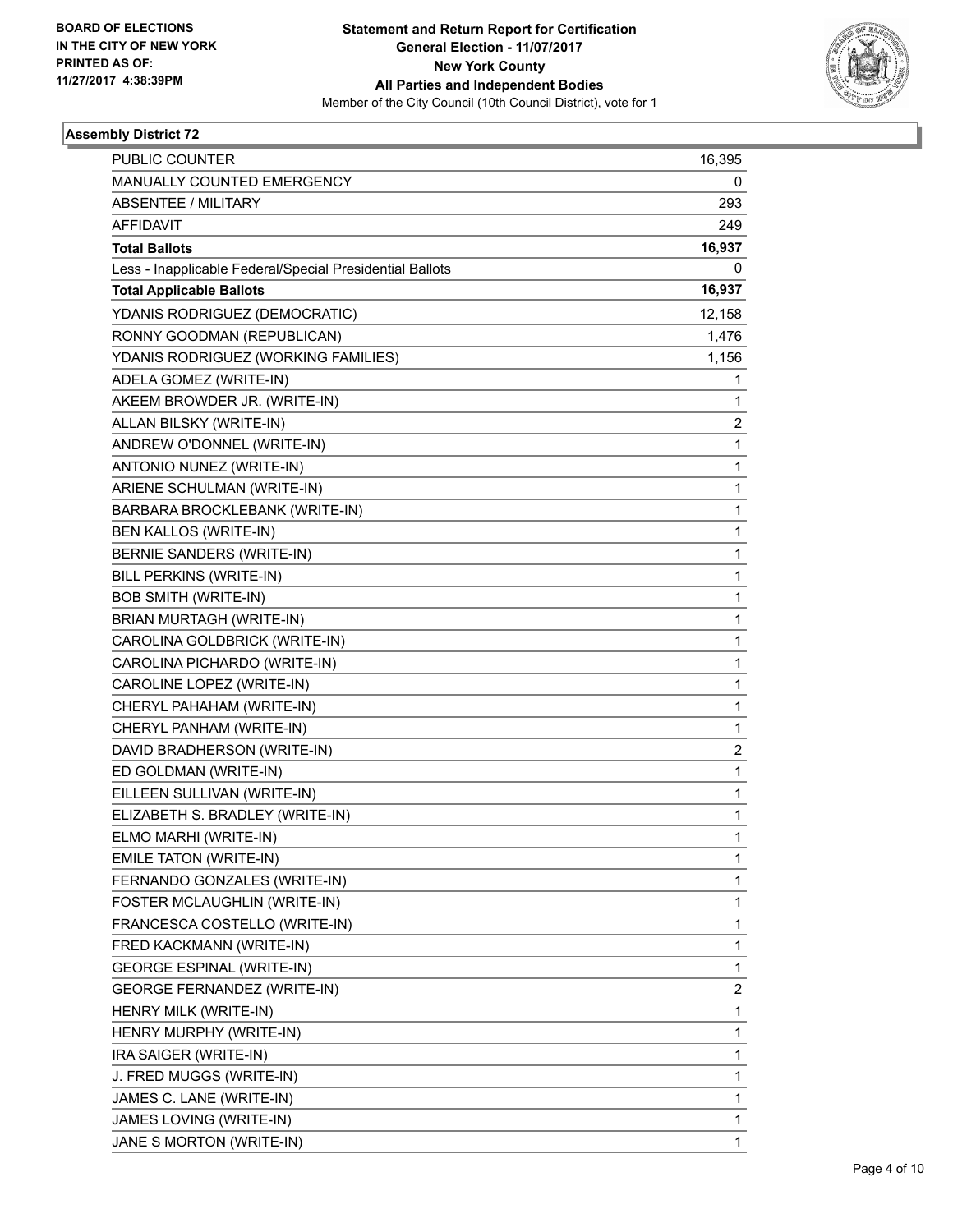

| JESSICA S. RIVERA (WRITE-IN)       | 1            |
|------------------------------------|--------------|
| JOE CHARBER (WRITE-IN)             | 1            |
| JOHN EMMANUEL (WRITE-IN)           | 1            |
| JOHN ERVIN ROGERS (WRITE-IN)       | 1            |
| JOHNNIE ABREU (WRITE-IN)           | 1            |
| JOSE PEREZ (WRITE-IN)              | 1            |
| <b>JOSUE PEREZ (WRITE-IN)</b>      | 204          |
| JULIET PRITHER (WRITE-IN)          | 1            |
| KALLYN KRASH (WRITE-IN)            | 1            |
| KAREN WILSON (WRITE-IN)            | 1            |
| KARLA FISK (WRITE-IN)              | 1            |
| KATHRYN HEIM HARRIS (WRITE-IN)     | 1            |
| KERRY LABENDZ (WRITE-IN)           | 1            |
| KOUROSS ESMELI (WRITE-IN)          | 1            |
| MANNY DE LOS SANTOS (WRITE-IN)     | 2            |
| MANNY RAMIREZ (WRITE-IN)           | 1            |
| MARC FLIEDNER (WRITE-IN)           | 2            |
| MARC STEVE (WRITE-IN)              | 1            |
| MARCELA XAVIER (WRITE-IN)          | 1            |
| MARTIN COLLINS (WRITE-IN)          | 1            |
| MIA EISNER GRYNBERG (WRITE-IN)     | 1            |
| MIA EISNER-GRYNBERG (WRITE-IN)     | 3            |
| MICAH LASHER (WRITE-IN)            | 1            |
| MICHAEL WALKER (WRITE-IN)          | 2            |
| MINENA MCGONOGALL (WRITE-IN)       | 1            |
| MONICA ROBLES (WRITE-IN)           | 1            |
| NOVA LUCENO (WRITE-IN)             | 1            |
| PALOMA LARA (WRITE-IN)             | 1            |
| PATRICIA CASTILLO (WRITE-IN)       | 1            |
| PERRIE LYONS (WRITE-IN)            | 1            |
| PI TEJADA (WRITE-IN)               | 1            |
| RICH HE (WRITE-IN)                 | $\mathbf{1}$ |
| ROBERT BROWER (WRITE-IN)           | 1            |
| ROBERT J. RODRIGUEZ (WRITE-IN)     | 1            |
| ROBERT JACKSON (WRITE-IN)          | 6            |
| SARAH MONGRIDGE (WRITE-IN)         | 1            |
| SHANNY MORENO (WRITE-IN)           | 1            |
| SHEILA MORALES (WRITE-IN)          | 2            |
| SUINA TRANKLE (WRITE-IN)           | 1            |
| TESSA CHANDLER (WRITE-IN)          | 1            |
| THOMAS CROSSMAN (WRITE-IN)         | 1            |
| THOMAS CROWMAN (WRITE-IN)          | 1            |
| TIMOTHY HILLS (WRITE-IN)           | 1            |
| TING BARROW (WRITE-IN)             | 1            |
| UNATTRIBUTABLE WRITE-IN (WRITE-IN) | 31           |
| VERONICA LIU (WRITE-IN)            | 1            |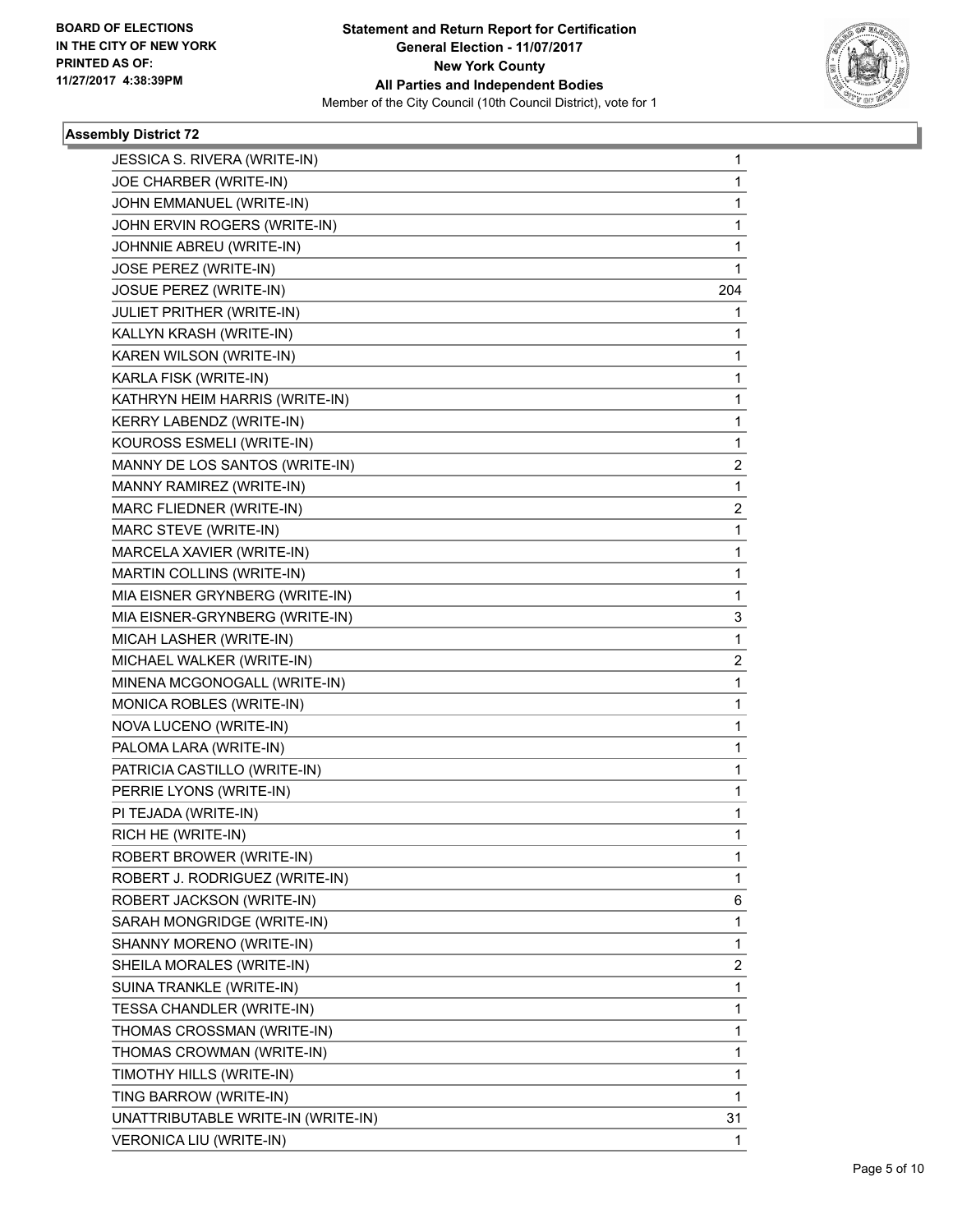

| VICORIA BOWD (WRITE-IN)        |        |
|--------------------------------|--------|
| WILE E. COYOTE (WRITE-IN)      |        |
| WILLIAM MILLIGAN (WRITE-IN)    |        |
| WILLIAM OLSEN-HOPER (WRITE-IN) |        |
| YAEL LEOPOLD (WRITE-IN)        |        |
| ZOYA KOCAR (WRITE-IN)          |        |
| ZOYA KOCUE (WRITE-IN)          |        |
| <b>Total Votes</b>             | 15.126 |
| Unrecorded                     | 1.811  |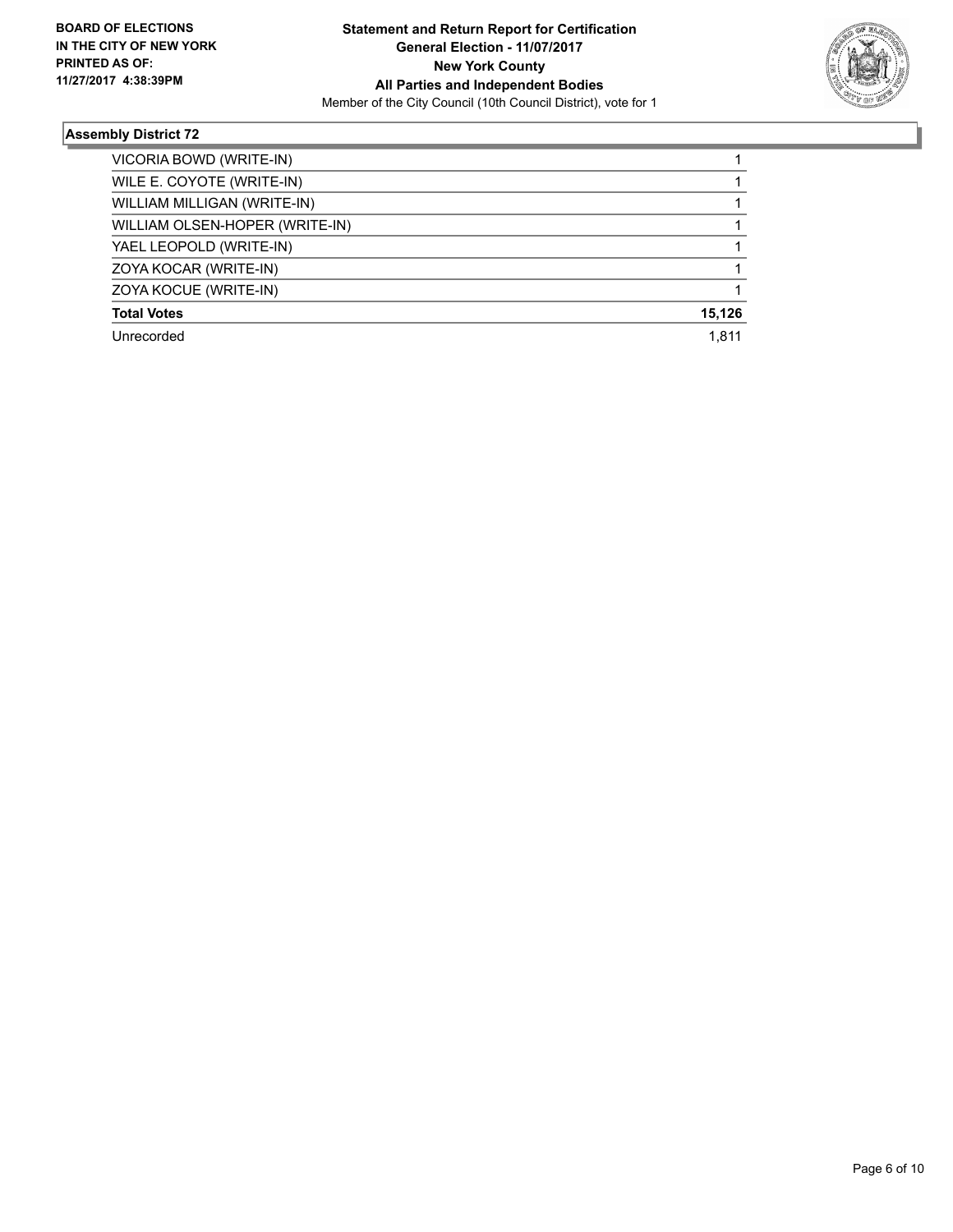

| PUBLIC COUNTER                                           | 23,114         |
|----------------------------------------------------------|----------------|
| MANUALLY COUNTED EMERGENCY                               | 0              |
| ABSENTEE / MILITARY                                      | 414            |
| AFFIDAVIT                                                | 365            |
| <b>Total Ballots</b>                                     | 23,893         |
| Less - Inapplicable Federal/Special Presidential Ballots | 0              |
| <b>Total Applicable Ballots</b>                          | 23,893         |
| YDANIS RODRIGUEZ (DEMOCRATIC)                            | 16,988         |
| RONNY GOODMAN (REPUBLICAN)                               | 2,178          |
| YDANIS RODRIGUEZ (WORKING FAMILIES)                      | 1,867          |
| ADELA GOMEZ (WRITE-IN)                                   | 1              |
| AKEEM BROWDER JR. (WRITE-IN)                             | 1              |
| ALLAN BILSKY (WRITE-IN)                                  | $\overline{2}$ |
| ALLISON JAMES (WRITE-IN)                                 | 1              |
| AMY SLATTERY (WRITE-IN)                                  | 1              |
| ANDREW O'DONNEL (WRITE-IN)                               | 1              |
| ANTONIO NUNEZ (WRITE-IN)                                 | 1              |
| ARIENE SCHULMAN (WRITE-IN)                               | 1              |
| <b>BARACK OBAMA (WRITE-IN)</b>                           | 1              |
| BARBARA BROCKLEBANK (WRITE-IN)                           | $\mathbf{1}$   |
| BEN KALLOS (WRITE-IN)                                    | 1              |
| BERNIE SANDERS (WRITE-IN)                                | $\mathbf 1$    |
| BILL PERKINS (WRITE-IN)                                  | 1              |
| BINYAMIN EPSTEIN (WRITE-IN)                              | 1              |
| <b>BOB SMITH (WRITE-IN)</b>                              | 1              |
| BRIAN MURTAGH (WRITE-IN)                                 | $\mathbf{1}$   |
| CAROLINA GOLDBRICK (WRITE-IN)                            | 1              |
| CAROLINA PICHARDO (WRITE-IN)                             | 1              |
| CAROLINE LOPEZ (WRITE-IN)                                | 1              |
| CATHERINE SULLIVAN (WRITE-IN)                            | 1              |
| CHERYL PAHAHAM (WRITE-IN)                                | 1              |
| CHERYL PANHAM (WRITE-IN)                                 | $\mathbf{1}$   |
| CHRISTOPHER MARTE (WRITE-IN)                             | 1              |
| DAVID BRADHERSON (WRITE-IN)                              | 2              |
| DAVID TOLCHIN (WRITE-IN)                                 | 1              |
| DIANA AYALA (WRITE-IN)                                   | 1              |
| DONNA CANFIELD (WRITE-IN)                                | 1              |
| DYLAN STEIN (WRITE-IN)                                   | 1              |
| ED GOLDMAN (WRITE-IN)                                    | 1              |
| EILLEEN SULLIVAN (WRITE-IN)                              | 1              |
| ELIZABETH S. BRADLEY (WRITE-IN)                          | 1              |
| ELMO MARHI (WRITE-IN)                                    | 1              |
| EMILE TATON (WRITE-IN)                                   | 1              |
| FERNANDO GONZALES (WRITE-IN)                             | 1              |
| FOSTER MCLAUGHLIN (WRITE-IN)                             | 1              |
| FRANCESCA CASTELLANOS (WRITE-IN)                         | $\overline{2}$ |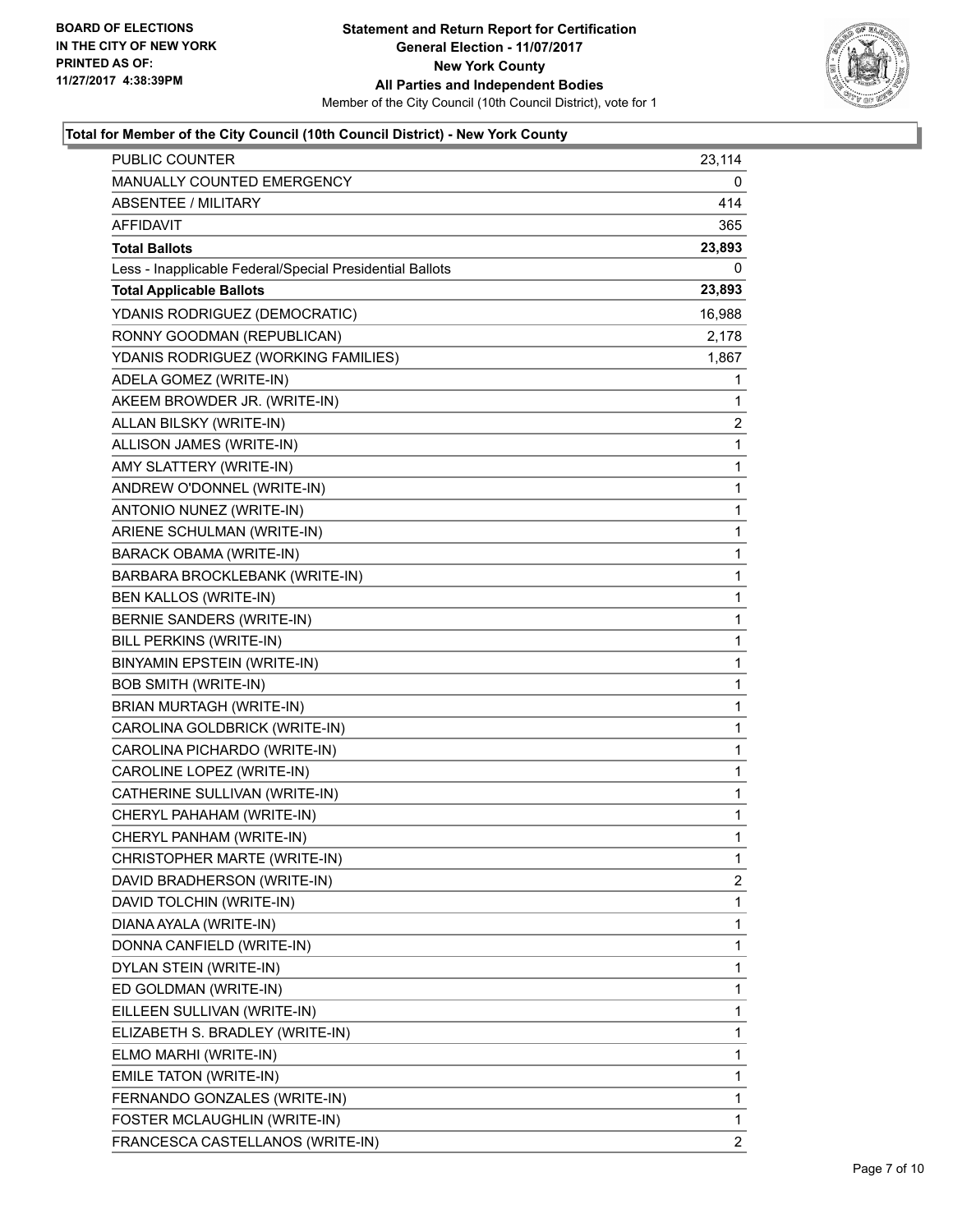

| FRANCESCA COSTELLO (WRITE-IN)    | 1              |
|----------------------------------|----------------|
| FRED KACKMANN (WRITE-IN)         | 1              |
| <b>GEORGE ESPINAL (WRITE-IN)</b> | $\overline{2}$ |
| GEORGE FERNANDEZ (WRITE-IN)      | $\overline{2}$ |
| <b>GRAHAM CIRANLO (WRITE-IN)</b> | 1              |
| HENRY MILK (WRITE-IN)            | 1              |
| HENRY MURPHY (WRITE-IN)          | 1              |
| ILYA KHARKOVER (WRITE-IN)        | 1              |
| IRA SAIGER (WRITE-IN)            | 1              |
| J. FRED MUGGS (WRITE-IN)         | 1              |
| JAMES C. LANE (WRITE-IN)         | 1              |
| JAMES LOVING (WRITE-IN)          | 1              |
| JANE S MORTON (WRITE-IN)         | 1              |
| JEFF NATT (WRITE-IN)             | 1              |
| JESSICA S. RIVERA (WRITE-IN)     | 1              |
| JOANNA DRAGICH (WRITE-IN)        | 1              |
| JOE CHARBER (WRITE-IN)           | 1              |
| JOHANNA GARCIA (WRITE-IN)        | 3              |
| JOHN EMMANUEL (WRITE-IN)         | 1              |
| JOHN ERVIN ROGERS (WRITE-IN)     | 1              |
| JOHN F. RUDY (WRITE-IN)          | 1              |
| JOHNNIE ABREU (WRITE-IN)         | 1              |
| JOSE PEREZ (WRITE-IN)            | 1              |
| JOSUA PEREZ (WRITE-IN)           | 1              |
| JOSUE PEREZ (WRITE-IN)           | 266            |
| <b>JOSUI PACHEA (WRITE-IN)</b>   | 1              |
| JULIET PRITHER (WRITE-IN)        | 1              |
| KALLYN KRASH (WRITE-IN)          | 1              |
| KAREN WILSON (WRITE-IN)          | 1              |
| KARLA FISK (WRITE-IN)            | 1              |
| KATHRYN HEIM HARRIS (WRITE-IN)   | 1              |
| <b>KERRY LABENDZ (WRITE-IN)</b>  | 1              |
| KEVIN PETKOS (WRITE-IN)          | 1              |
| KOUROSS ESMELI (WRITE-IN)        | 1              |
| LIN MANUEL MIRANDA (WRITE-IN)    | 1              |
| LISA BELSKY (WRITE-IN)           | 1              |
| LUIS MIRANDA (WRITE-IN)          | 1              |
| MANNY DE LOS SANTOS (WRITE-IN)   | 2              |
| MANNY RAMIREZ (WRITE-IN)         | 1              |
| MARC FLIEDNER (WRITE-IN)         | $\overline{2}$ |
| MARC STEVE (WRITE-IN)            | 1              |
| MARCELA XAVIER (WRITE-IN)        | 1              |
| MARK BERMAN (WRITE-IN)           | 1              |
| MARSHAL DOUGLAS (WRITE-IN)       | 1              |
| MARTIN COLLINS (WRITE-IN)        | 1              |
| MARY ELLEN WILL (WRITE-IN)       | 1.             |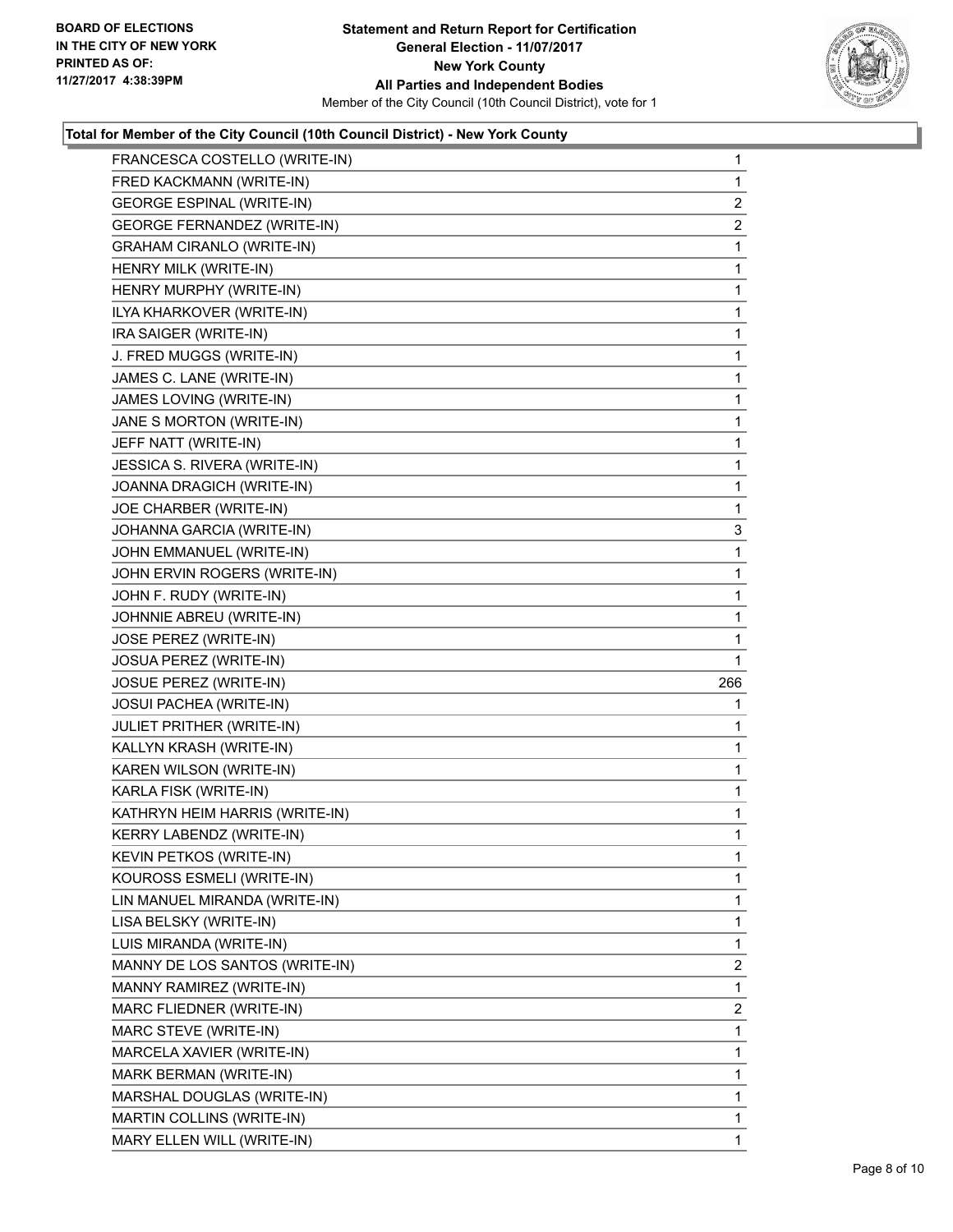

| MARY PAT DOWNY (WRITE-IN)                 | 2              |
|-------------------------------------------|----------------|
| MAX KAFKA (WRITE-IN)                      | 1              |
| MIA EISNER GRYNBERG (WRITE-IN)            | 1              |
| MIA EISNER-GRYNBERG (WRITE-IN)            | 3              |
| MIA EISNER-GRYNBERS (WRITE-IN)            | 1              |
| MICAH LASHER (WRITE-IN)                   | 1              |
| MICHAEL WALKER (WRITE-IN)                 | $\overline{2}$ |
| MICHELLE NOANAN (WRITE-IN)                | 1              |
| MIKE LEVINE (WRITE-IN)                    | 1              |
| MINENA MCGONOGALL (WRITE-IN)              | 1              |
| MONICA ROBLES (WRITE-IN)                  | 1              |
| NELSON ROJAS (WRITE-IN)                   | 1              |
| NOBLES CRAWFORD (WRITE-IN)                | 1              |
| NOVA LUCENO (WRITE-IN)                    | 1              |
| PALOMA LARA (WRITE-IN)                    | 1              |
| PATRICIA CASTILLO (WRITE-IN)              | 1              |
| PAUL TORRES (WRITE-IN)                    | 1              |
| PERRIE LYONS (WRITE-IN)                   | 1              |
| PI TEJADA (WRITE-IN)                      | 1              |
| RICH HE (WRITE-IN)                        | 1              |
| RICHARD CIPOLLA (WRITE-IN)                | 1              |
| RICHARD DORRITIE (WRITE-IN)               | 1              |
| ROBERT BROWER (WRITE-IN)                  | 1              |
| ROBERT J. RODRIGUEZ (WRITE-IN)            | 1              |
| ROBERT JACKSON (WRITE-IN)                 | 20             |
| SARAH MONGRIDGE (WRITE-IN)                | 1              |
| SHANNY MORENO (WRITE-IN)                  | 1              |
| SHEILA MORALES (WRITE-IN)                 | $\overline{a}$ |
| STEPHEN MAHER (WRITE-IN)                  | 1              |
| SUINA TRANKLE (WRITE-IN)                  | 1              |
| SVATI LELYRELD (WRITE-IN)                 | 1              |
| TARA GEER (WRITE-IN)                      | $\mathbf{1}$   |
| TESSA CHANDLER (WRITE-IN)                 | 1              |
| THOMAS CROSSMAN (WRITE-IN)                | 1              |
| THOMAS CROWMAN (WRITE-IN)                 | 1              |
| TIMOTHY HILLS (WRITE-IN)                  | 1              |
| TING BARROW (WRITE-IN)                    | 1              |
| TOM EUBANKS (WRITE-IN)                    | $\overline{2}$ |
| UNATTRIBUTABLE WRITE-IN (WRITE-IN)        | 39             |
| UNCOUNTED WRITE-IN PER STATUTE (WRITE-IN) | 1              |
| <b>VERONICA LIU (WRITE-IN)</b>            | 1              |
| VICORIA BOWD (WRITE-IN)                   | 1              |
| WILE E. COYOTE (WRITE-IN)                 | 1              |
| WILLIAM MAYS (WRITE-IN)                   | 1              |
| WILLIAM MILLIGAN (WRITE-IN)               | 1              |
| WILLIAM OLSEN-HOPER (WRITE-IN)            | 1              |